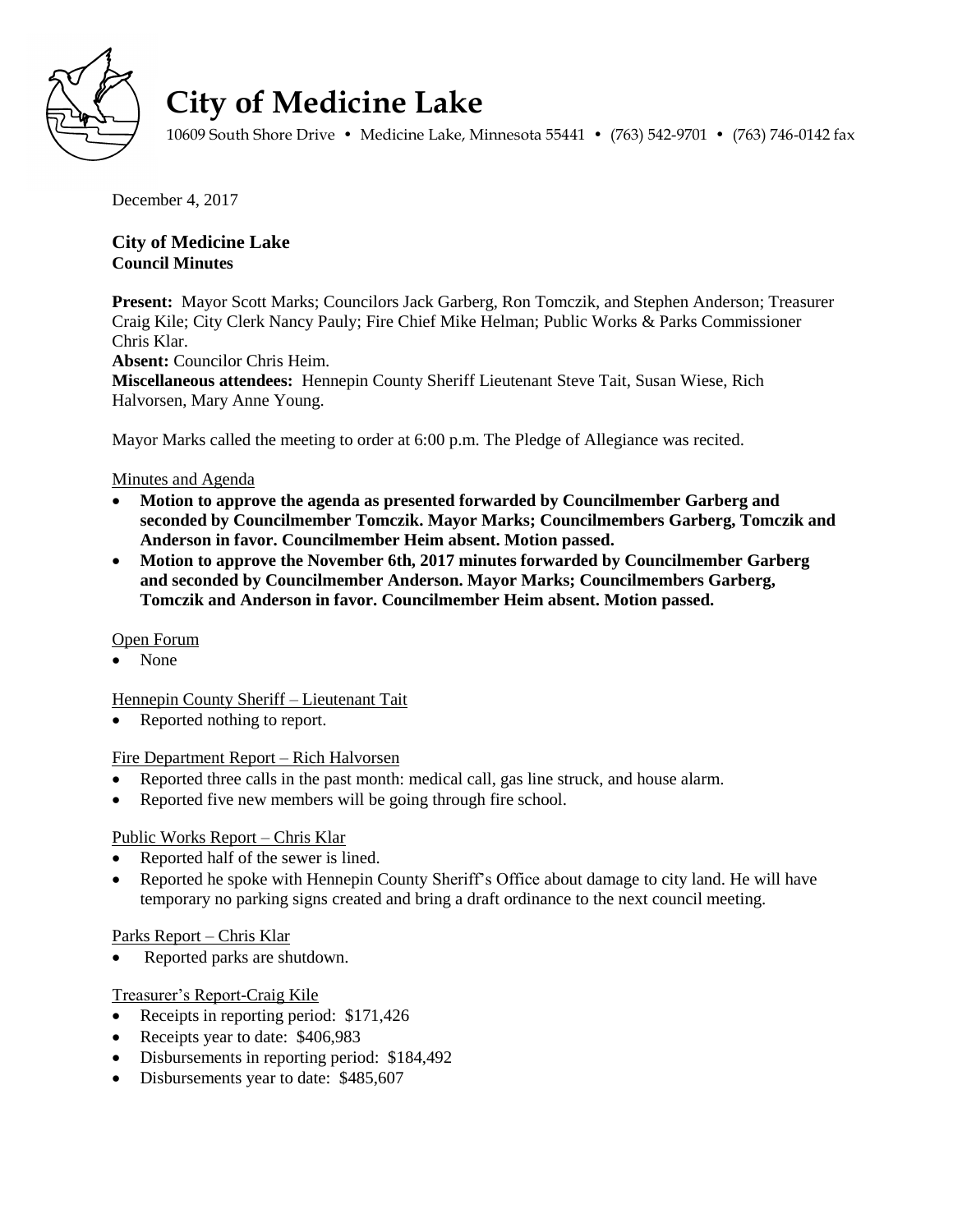- **Motion to approve the summary spending, receipts and cash balances through December 3, 2017 forwarded by Councilmember Garberg and seconded by Councilmember Tomczik. Mayor Marks; Councilmembers Garberg, Tomczik and Anderson in favor. Councilmember Heim absent. Motion passed.**
- **Motion to approve the levy at \$450,683 for 2018 forwarded by Councilmember Garberg and seconded by Councilmember Anderson. Mayor Marks; Councilmembers Garberg, Tomczik and Anderson in favor. Councilmember Heim absent. Motion passed.**

## **Officer Reports:**

Councilmember Garberg

• Reported nothing to report.

Councilmember Tomczik

• Reported nothing to report.

## Councilmember Heim (Presented by Mayor Marks)

Reported he is in full support of Rich Halvorsen to be the next Fire Chief.

### Councilmember Anderson

Reported nothing to report.

## Mayor Marks

- Reported a resident contacted him about the tax increase. He explained to the resident that we're trying to get the reserve fund built back up.
- Reported he met with a resident regarding building codes. There is a question about whether we need to do a comprehensive review of our building codes. He also said he received a suggestion to create building guidelines on how the city looks and what we want the city to look like so as to match the character of the surrounding houses.
- Reported he received a letter from the Hennepin County Sheriff asking local elected officials to help in opposing a Hennepin County Board of Commissioners plan to do an administrative takeover of the Hennepin County Sheriff's Office crime lab and merge it with the Minneapolis crime lab.
- Reported a resident who is a lawyer has volunteered to do a comprehensive review of our ordinances.

### Unfinished Business

• None.

### New Business

- Council agreed to have the January 2018 council meeting on Monday, January  $8<sup>th</sup>$ .
- Mayor Marks said he updated language in ordinance 15 so that the fire chief does not have to be a resident of the City of Medicine Lake because we have a volunteer to be fire chief who grew up in Medicine Lake but does not currently reside in Medicine Lake. At the same time he changed other language that is archaic, such as active members must be male citizens.
- **Motion to approve Ordinance No. 121 an ordinance amending ordinance 15 providing for the establishment and government of a volunteer fire department for the Village of Medicine Lake, MN forwarded by Councilmember Garberg and seconded by Councilmember Anderson. Mayor Marks; Councilmembers Garberg, Tomczik and Anderson in favor. Councilmember Heim absent. Motion passed.**
- **Motion to nominate Rich Halvorsen as the new Fire Chief forwarded by Councilmember Garberg and seconded by Councilmember Anderson. Mayor Marks; Councilmembers Garberg, Tomczik and Anderson in favor. Councilmember Heim absent. Motion passed.**